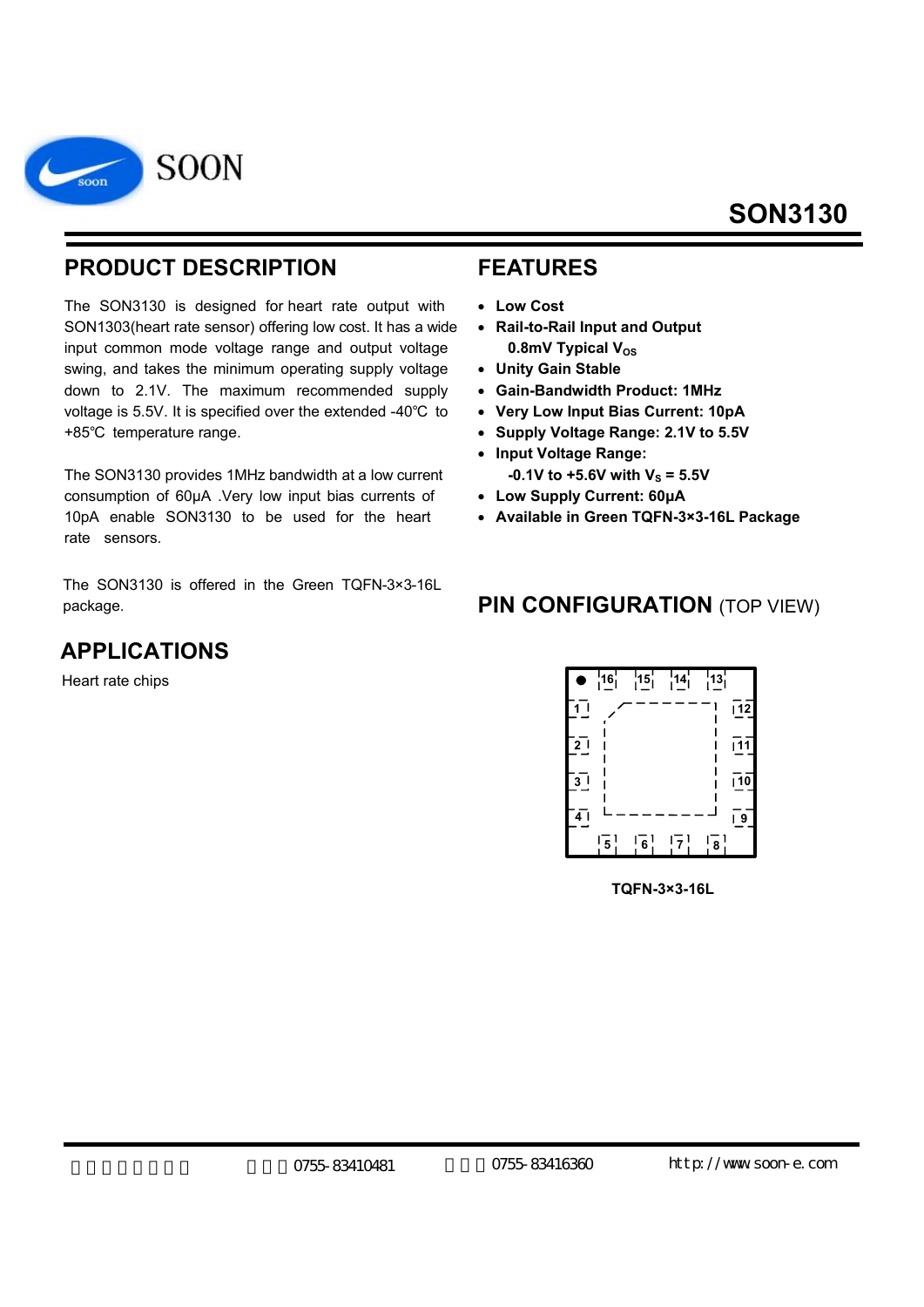### **PACKAGE/ORDERING INFORMATION**

| <b>MODEL</b>   | PIN-<br><b>PACKAGE</b> | <b>SPECIFIED</b><br><b>TEMPERATURE</b><br><b>RANGE</b> | <b>ORDERING</b><br><b>NUMBER</b> | <b>PACKAGE</b><br><b>MARKING</b> | <b>PACKAGE</b><br><b>OPTION</b> |  |
|----------------|------------------------|--------------------------------------------------------|----------------------------------|----------------------------------|---------------------------------|--|
| <b>SON3130</b> | <b>TQFN-3×3-16L</b>    | -40℃ to +85℃                                           | SON3130YTQ16G/TR                 | 3130TQ<br><b>XXXX</b>            | Tape and Reel, 3000             |  |

### **ABSOLUTE MAXIMUM RATINGS**

| Common Mode Input Voltage                 |  |
|-------------------------------------------|--|
|                                           |  |
| Storage Temperature Range -65°C to +150°C |  |
|                                           |  |
| Operating Temperature Range40°C to +85°C  |  |
|                                           |  |
| <b>ESD Susceptibility</b>                 |  |
|                                           |  |
|                                           |  |
|                                           |  |

#### NOTE:

Stresses beyond those listed under "Absolute Maximum Ratings" may cause permanent damage to the device. These are stress ratings only, and functional operation of the device at these or any other conditions beyond those indicated in the operational sections of the specifications is not implied. Exposure to absolute maximum rating conditions for extended periods may affect device reliability.

### **CAUTION**

This integrated circuit can be damaged by ESD if you don't pay attention to ESD protection. SOON recommends that all integrated circuits be handled with appropriate precautions. Failure to observe proper handling and installation procedures can cause damage. ESD damage can range from subtle performance degradation to complete device failure. Precision integrated circuits may be more susceptible to damage because very small parametric changes could cause the device not to meet its published specifications.

SOON reserves the right to make any change in circuit design, specification or other related things if necessary without notice at any time. Please contact SOON sales office to get the latest datasheet.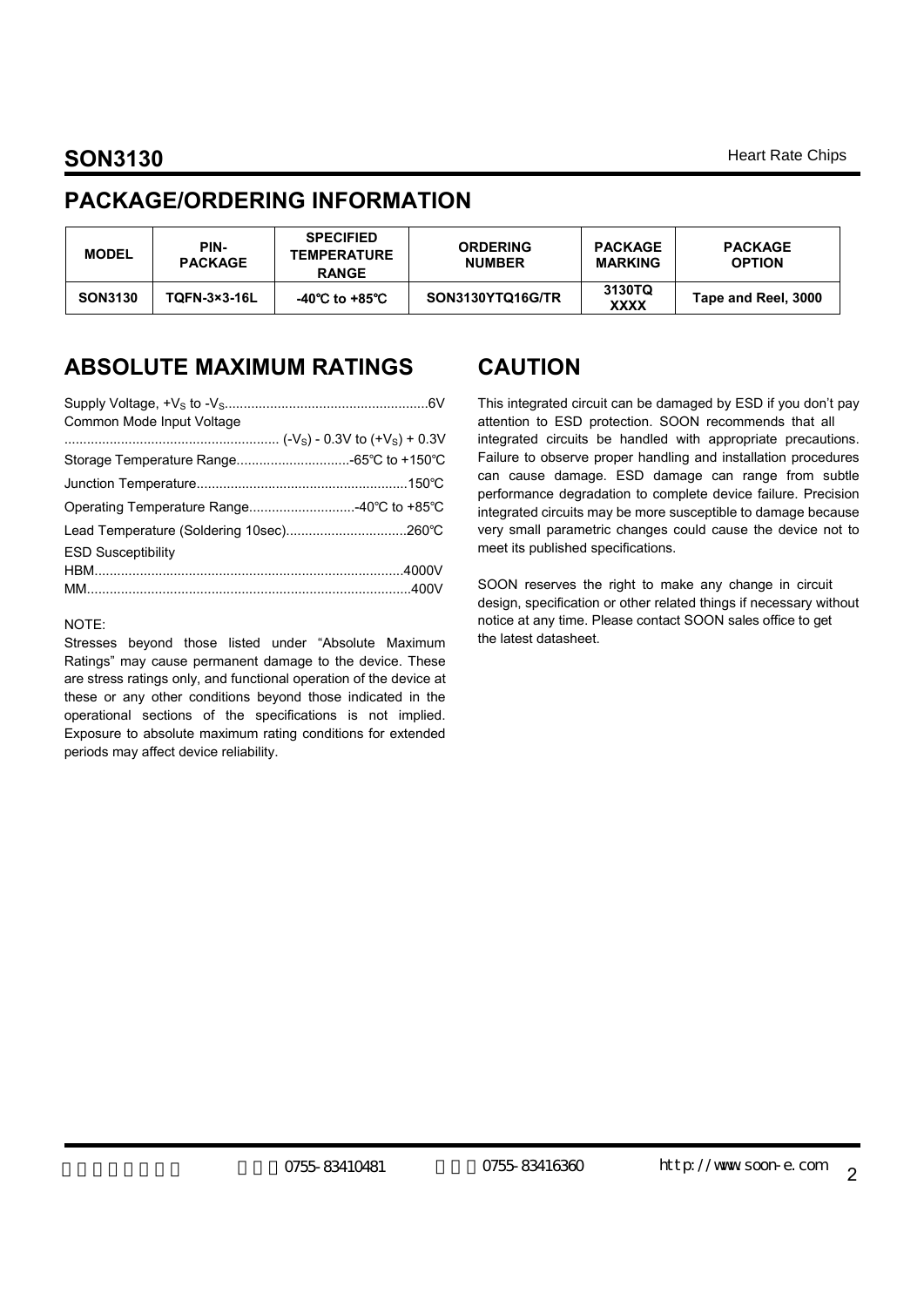# **ELECTRICAL CHARACTERISTICS**

(At  $V_S$  = +5V, R<sub>L</sub> = 100k $\Omega$  connected to V<sub>S</sub>/2, and V<sub>OUT</sub> = V<sub>S</sub>/2, unless otherwise noted.)

|                                         |                           |                                                             | <b>SON3130</b>   |                 |                   |                                 |                |  |
|-----------------------------------------|---------------------------|-------------------------------------------------------------|------------------|-----------------|-------------------|---------------------------------|----------------|--|
| <b>PARAMETER</b>                        | <b>SYMBOL</b>             | <b>CONDITIONS</b>                                           | <b>TYP</b>       |                 |                   | <b>MIN/MAX OVER TEMPERATURE</b> |                |  |
|                                         |                           |                                                             | +25°C            | $+25^{\circ}$ C | -40°C to<br>+85°C | <b>UNITS</b>                    | <b>MIN/MAX</b> |  |
| <b>INPUT CHARACTERISTICS</b>            |                           |                                                             |                  |                 |                   |                                 |                |  |
| Input Offset Voltage                    | $V_{OS}$                  | $V_{\text{CM}} = V_{\text{S}}/2$                            | 0.8              | 5               | 5.6               | mV                              | <b>MAX</b>     |  |
| Input Bias Current                      | $I_{\mathsf{B}}$          |                                                             | 10               |                 |                   | pA                              | <b>TYP</b>     |  |
| Input Offset Current                    | $I_{OS}$                  |                                                             | 10               |                 |                   | pA                              | <b>TYP</b>     |  |
| Input Common Mode Voltage Range         | $V_{CM}$                  | $V_{\rm S} = 5.5V$                                          | $-0.1$ to $+5.6$ |                 |                   | V                               | <b>TYP</b>     |  |
| Common Mode Rejection Ratio             | <b>CMRR</b>               | $V_S = 5.5V$ , $V_{CM} = -0.1V$ to 4V                       | 70               | 62              | 62                |                                 | <b>MIN</b>     |  |
|                                         |                           | $V_s = 5.5V$ , $V_{CM} = -0.1V$ to 5.6V                     | 68               | dB<br>56<br>55  |                   |                                 |                |  |
| Open-Loop Voltage Gain                  | $A_{OL}$                  | $R_L$ = 5k $\Omega$ , $V_O$ = +0.1V to +4.9V                | 80               | 70              | 70                | dB                              |                |  |
|                                         |                           | $R_L$ = 100k $\Omega$ , V <sub>o</sub> = +0.035V to +4.965V | 84               | 80              | 80                |                                 | <b>MIN</b>     |  |
| Input Offset Voltage Drift              | $\Delta V_{OS}/\Delta_T$  |                                                             | 2.7              |                 |                   | µV/°C                           | <b>TYP</b>     |  |
| <b>OUTPUT CHARACTERISTICS</b>           |                           |                                                             |                  |                 |                   |                                 |                |  |
|                                         | $V_{OH}$                  | $R_L = 100k\Omega$                                          | 4.997            | 4.980           | 4.970             | V                               | <b>MIN</b>     |  |
| Output Voltage Swing from Rail          | $V_{OL}$                  | $R_L = 100k\Omega$                                          | 5                | 20              | 30                | mV                              | <b>MAX</b>     |  |
|                                         | $V_{OH}$                  | $R_L = 10k\Omega$                                           | 4.992            | 4.970           | 4.960             | V                               | <b>MIN</b>     |  |
|                                         | $V_{OL}$                  | $R_L = 10k\Omega$                                           | 8                | 30              | 40                | mV                              | <b>MAX</b>     |  |
| Output Current                          | <b>I</b> SOURCE           | $R_L$ = 10 $\Omega$ to $V_S/2$                              | 84               | 60              | 45                | mA                              | <b>MIN</b>     |  |
|                                         | $I_{SINK}$                |                                                             | 75               | 60              | 45                |                                 |                |  |
| <b>POWER SUPPLY</b>                     |                           |                                                             |                  |                 |                   |                                 |                |  |
| <b>Operating Voltage Range</b>          |                           |                                                             |                  | 2.1             | 2.5               | V                               | <b>MIN</b>     |  |
|                                         |                           |                                                             |                  | 5.5             | 5.5               | V                               | <b>MAX</b>     |  |
| Power Supply Rejection Ratio            | <b>PSRR</b>               | $V_s$ = +2.5V to +5.5V, $V_{CM}$ = +0.5V                    | 82               | 60              | 58                | dB                              | <b>MIN</b>     |  |
| Quiescent Current                       | lo                        |                                                             | 60               | 80              | 86                | μA                              | <b>MAX</b>     |  |
| <b>DYNAMIC PERFORMANCE (CL = 100pF)</b> |                           |                                                             |                  |                 |                   |                                 |                |  |
| Gain-Bandwidth Product                  | <b>GBP</b>                |                                                             | 1                |                 |                   | <b>MHz</b>                      | <b>TYP</b>     |  |
| Slew Rate                               | SR                        | $G = +1$ , 2V Output Step                                   | 0.52             |                 |                   | $V/\mu s$                       | <b>TYP</b>     |  |
| Settling Time to 0.1%                   | $t_{\rm S}$               | $G = +1$ , 2V Output Step                                   | 5.3              |                 |                   | μs                              | <b>TYP</b>     |  |
| Overload Recovery Time                  |                           | $V_{IN}$ Gain = $V_S$                                       | 2.6              |                 |                   | μs                              | <b>TYP</b>     |  |
| <b>NOISE PERFORMANCE</b>                |                           |                                                             |                  |                 |                   |                                 |                |  |
| <b>Voltage Noise Density</b>            |                           | $f = 1kHz$                                                  | 27               |                 |                   | $nV/\sqrt{Hz}$                  | <b>TYP</b>     |  |
|                                         | $\mathsf{e}_{\mathsf{n}}$ | $f = 10kHz$                                                 | 20               |                 |                   | $nV/\sqrt{Hz}$                  | <b>TYP</b>     |  |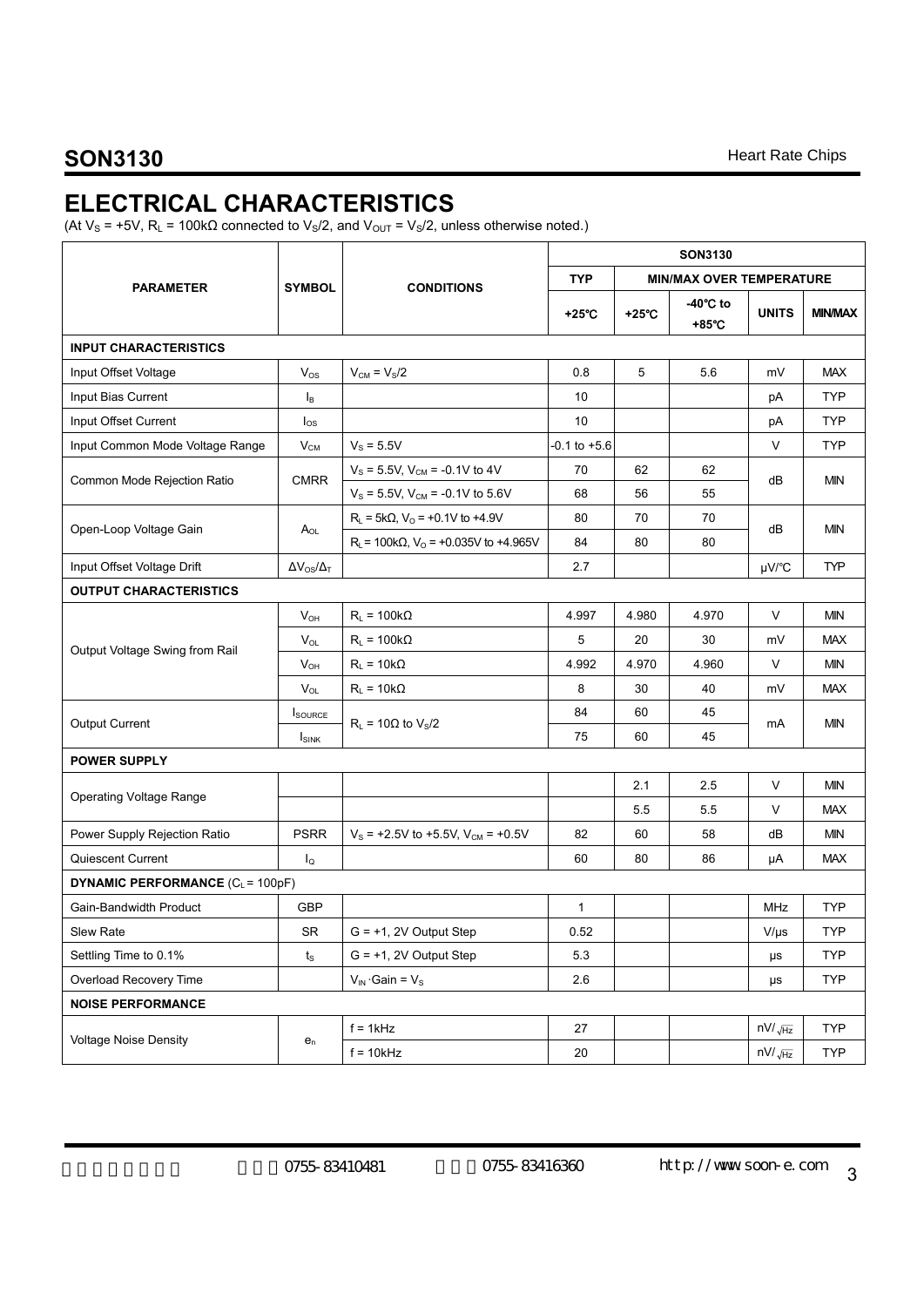## **TYPICAL PERFORMANCE CHARACTERISTICS**

At T<sub>A</sub> = +25°C, V<sub>S</sub> = +5V, and R<sub>L</sub> = 100k $\Omega$  connected to V<sub>S</sub>/2, unless otherwise noted.

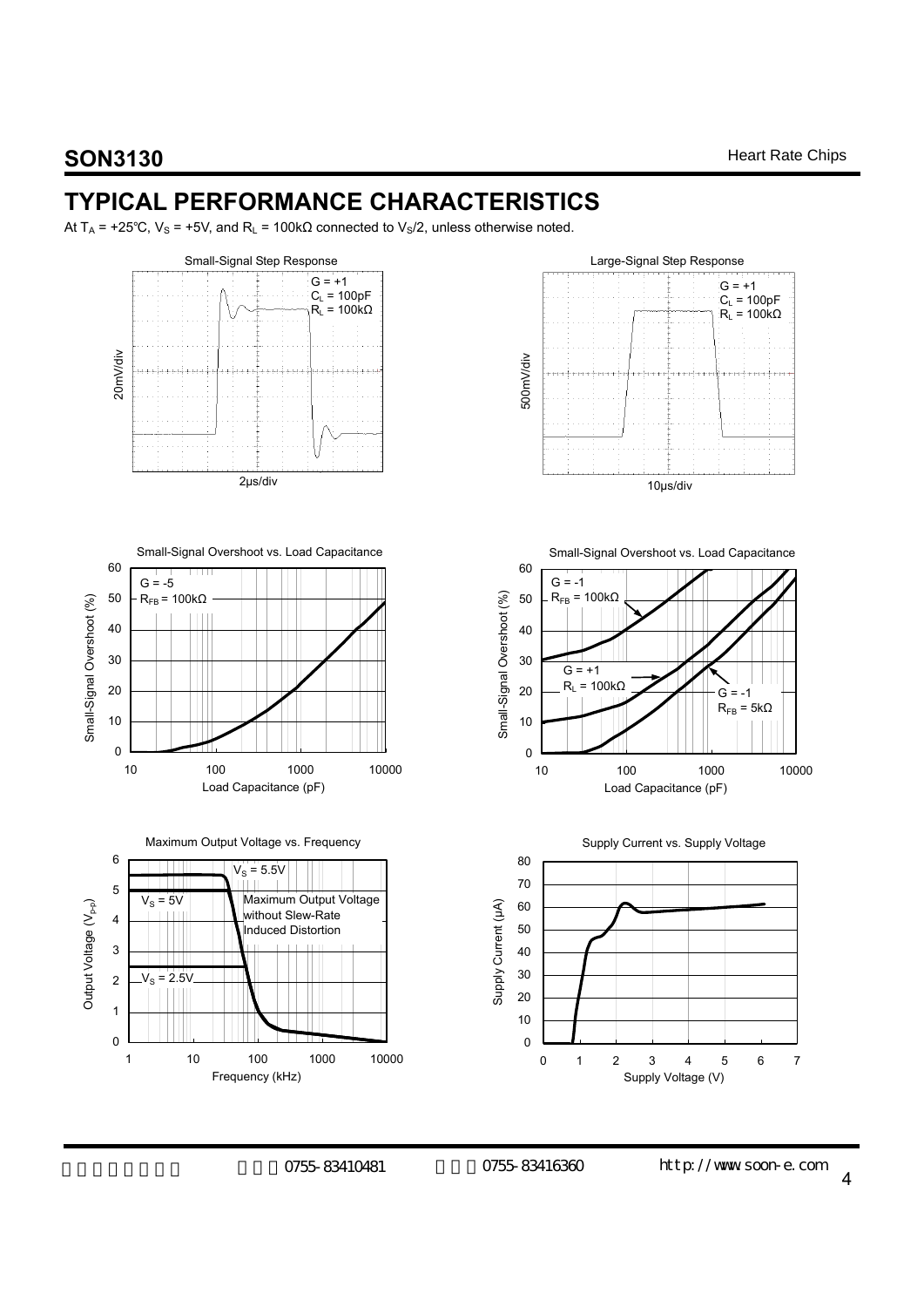## **TYPICAL PERFORMANCE CHARACTERISTICS**

At T<sub>A</sub> = +25°C, V<sub>S</sub> = +5V, and R<sub>L</sub> = 100k $\Omega$  connected to V<sub>S</sub>/2, unless otherwise noted.

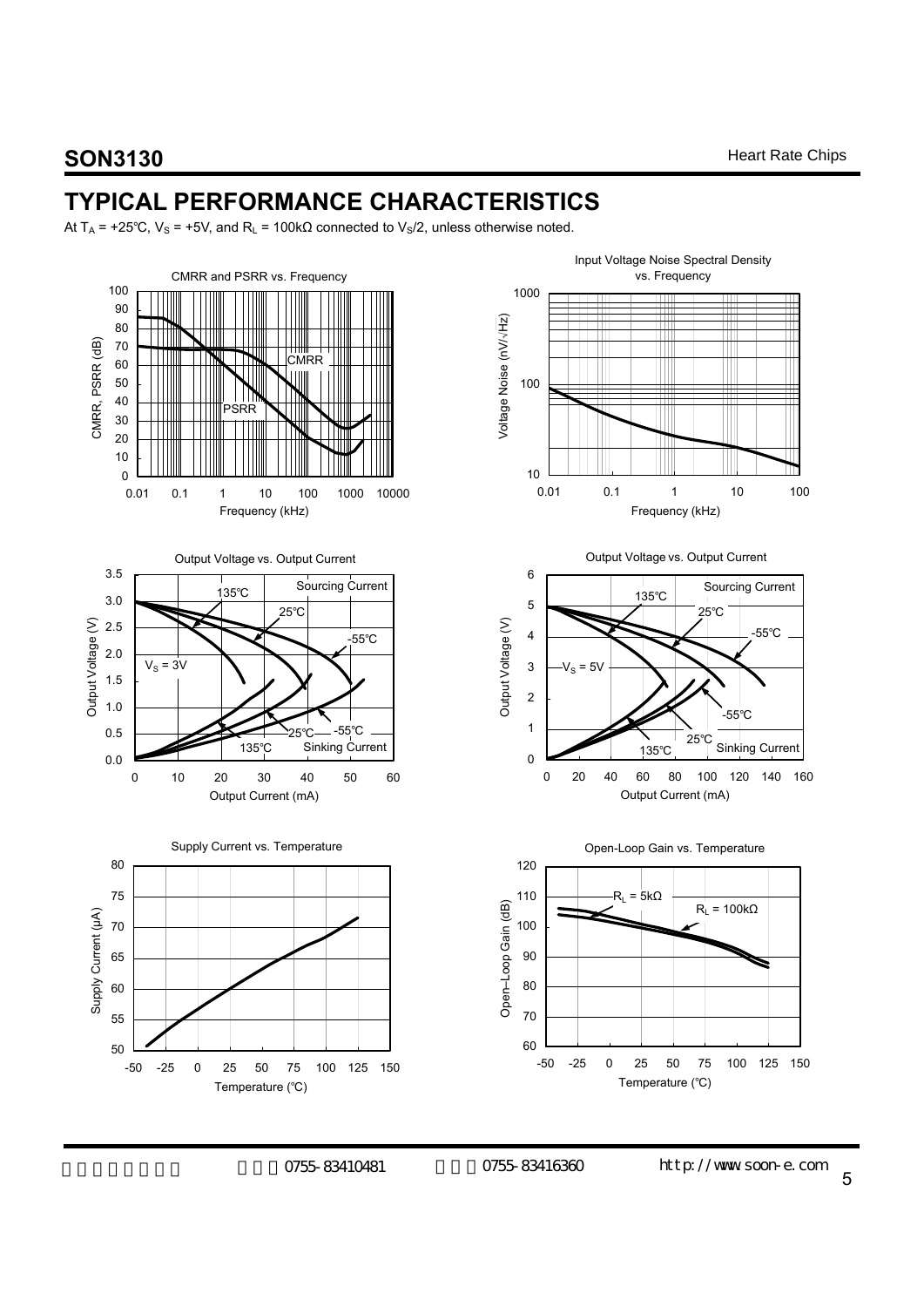# **TYPICAL PERFORMANCE CHARACTERISTICS**

At T<sub>A</sub> = +25°C, V<sub>S</sub> = +5V, and R<sub>L</sub> = 100k $\Omega$  connected to V<sub>S</sub>/2, unless otherwise noted.





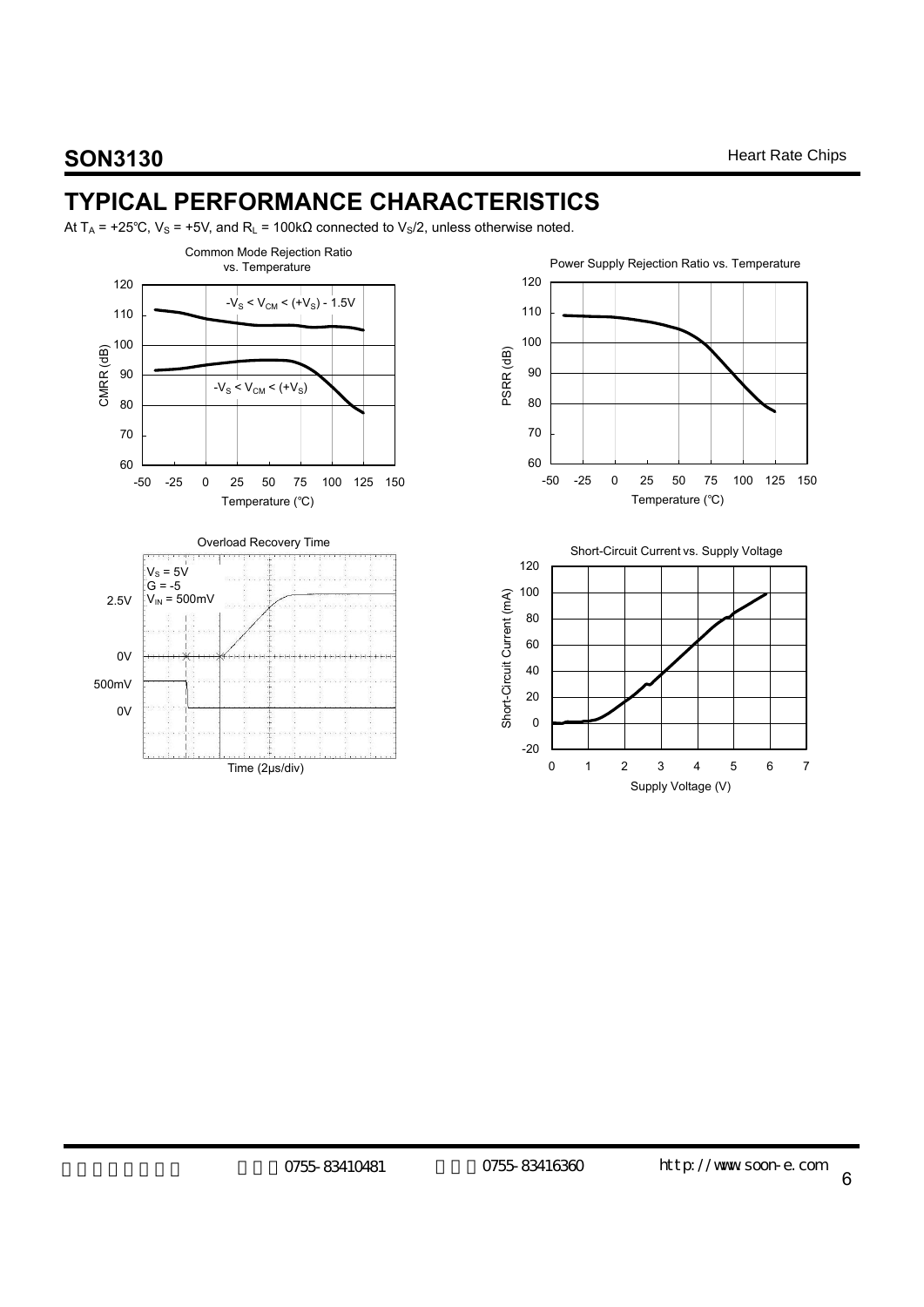# **PACKAGE OUTLINE DIMENSIONS**

### **TQFN-3×3-16L**





#### **RECOMMENDED LAND PATTERN** (Unit: mm)

 $\overline{)0.5}$  -  $0.24$ 

| Symbol         |                | <b>Dimensions</b><br>In Millimeters | <b>Dimensions</b><br>In Inches |            |  |
|----------------|----------------|-------------------------------------|--------------------------------|------------|--|
|                | <b>MIN</b>     | <b>MAX</b>                          | <b>MIN</b>                     | <b>MAX</b> |  |
| A              | 0.700          | 0.800                               | 0.028                          | 0.031      |  |
| A <sub>1</sub> | 0.000<br>0.050 |                                     | 0.000                          | 0.002      |  |
| A2             | 0.203 REF      |                                     | 0.008 REF                      |            |  |
| D              | 2.900          | 3.100                               | 0.114                          | 0.122      |  |
| D <sub>1</sub> | 1.600          | 1.800                               | 0.063                          | 0.071      |  |
| Е              | 2.900          | 3.100                               | 0.114                          | 0.122      |  |
| E1             | 1.600          | 1.800                               | 0.063                          | 0.071      |  |
| k              | 0.200 MIN      |                                     | 0.008 MIN                      |            |  |
| b              | 0.180          | 0.300                               | 0.007                          | 0.012      |  |
| e              | 0.500 TYP      |                                     |                                | 0.020 TYP  |  |
|                | 0.300          | 0.500                               | 0.012                          | 0.020      |  |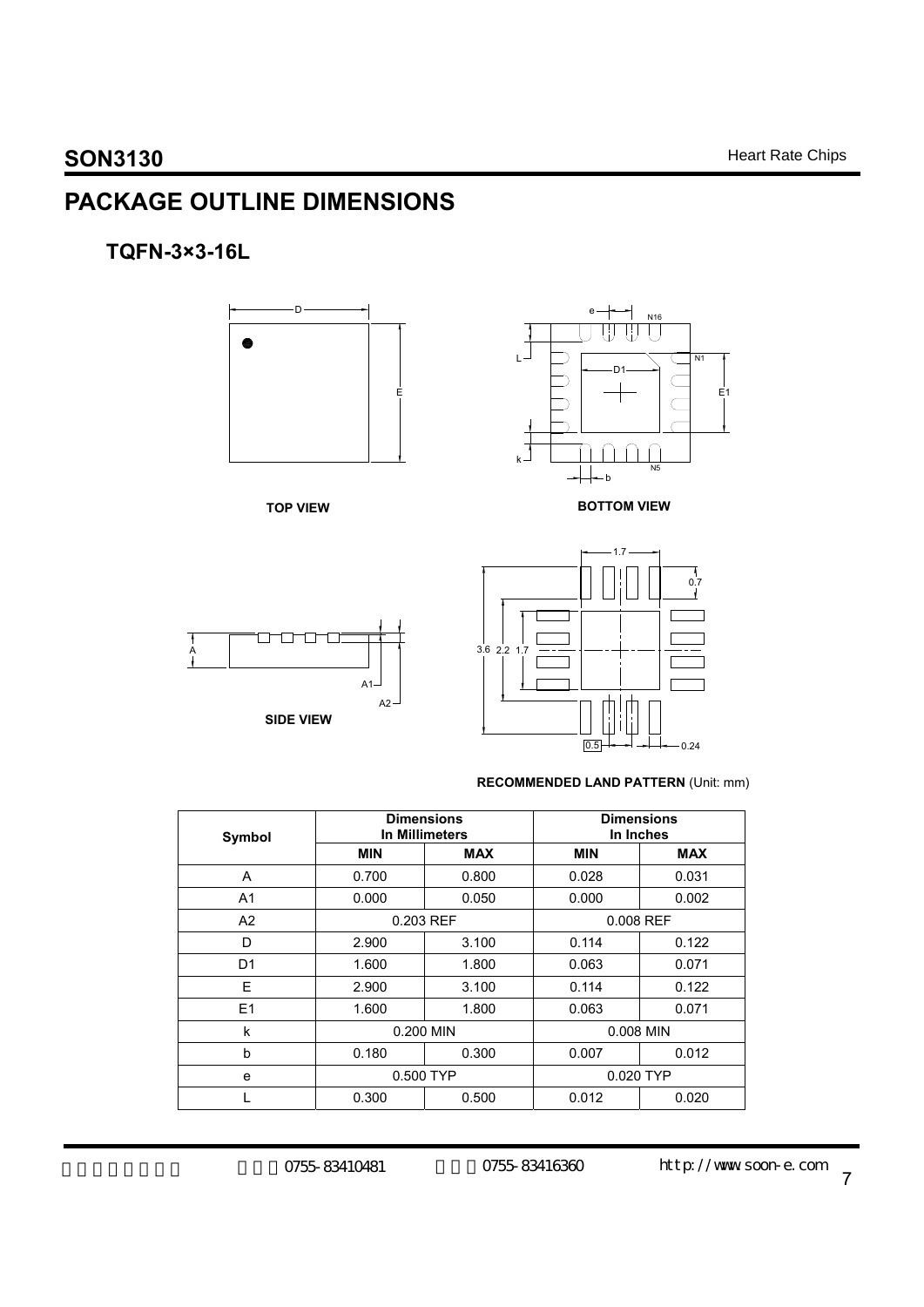# **TAPE AND REEL INFORMATION**

#### **REEL DIMENSIONS**



NOTE: The picture is only for reference. Please make the object as the standard.

#### **KEY PARAMETER LIST OF TAPE AND REEL**

| Package Type | <b>Reel Diameter</b> | <b>Reel Width</b><br>W1<br>(mm) | A0<br>(mm) | B <sub>0</sub><br>(mm) | K0<br>(mm) | P <sub>0</sub><br>(mm) | P <sub>1</sub><br>(mm) | P <sub>2</sub><br>(mm) | W<br>(mm) | Pin1<br>Quadrant |
|--------------|----------------------|---------------------------------|------------|------------------------|------------|------------------------|------------------------|------------------------|-----------|------------------|
| TQFN-3×3-16L | 13″                  | 12.40                           | 3.35       | 3.35                   | ∟.13       | 4.00                   | 4.00                   | 2.00                   | 12.00     | Q٬               |